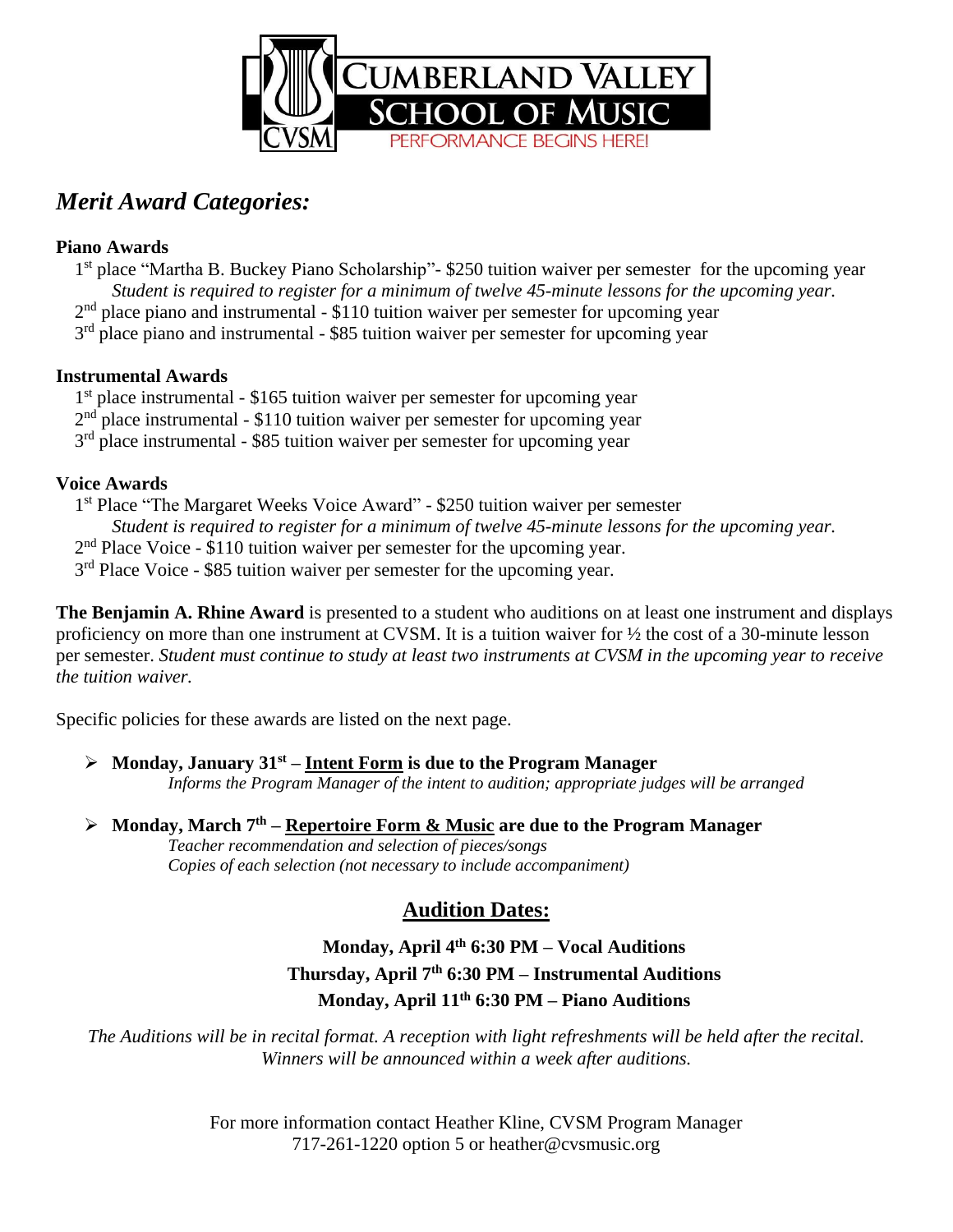# **Merit Scholarship Audition Policies**

- ➢ Applicants are expected to:
	- o perform **one selection,** 3-5 minutes in length. Pianists and vocalists should have the piece **memorized**. All material should be chosen to display the student's strengths, both technically and musically. Works totaling more than 5 minutes may be prepared, although only a portion fitting the time requirement should be performed at the audition.
	- o play **scale(s)** (2 octaves) if performing on piano or an instrument. Students should prepare the scale in the key of the piece they are performing.
	- o **dress professionally for the audition**. Boys should wear dress slacks, a long sleeve shirt, a tie, socks and dress shoes; a sport coat or suit is optional. Girls should wear a dress, or a skirt & a blouse, or dress pants & a blouse, with dress shoes.
	- o accept **the decision of the judges** as final. The decision will be made known to all applicants through an email in the days immediately following the audition. All applicants will receive a copy of the judges' evaluations.
	- o **arrange for an accompanist.** It is appropriate to pay an accompanist\* for their time and skill. Instrumentalists may choose to perform unaccompanied.
- $\triangleright$  Winners of the competition are expected to:
	- o participate in a fall student recital and participate in Performathon. Winners MAY be asked to represent CVSM as a performer at a community event.
	- o include the name of the award in publications, i.e. school plays, Community Theater, newspaper articles, etc. An example would be, "*Winner of the CVSM 2022 2 nd Place Piano Merit Award.*"
	- o be evaluated periodically.
	- o register for two full semesters for the upcoming academic year (a minimum of 12 lessons), attend regularly scheduled lessons, practice consistently, and demonstrate reasonable progress.

### If the winner does not meet obligations outlined in this contract, he/she will be considered in default and the *prize will be given to the next ranked contestant.*

#### CVSM faculty accompanist rates:

\$25- 1 rehearsal prior to audition day (not to exceed 30 minutes) + 1 run-through audition day + audition \$40- 2 rehearsals prior to audition day (not to exceed 30 minutes each) + 1run through audition day + audition CVSM currently has a grant available to pay for \$10 of the fee for CVSM accompanists. The accompanist will complete *the grant form; the family is responsible for paying the difference directly to the accompanist.*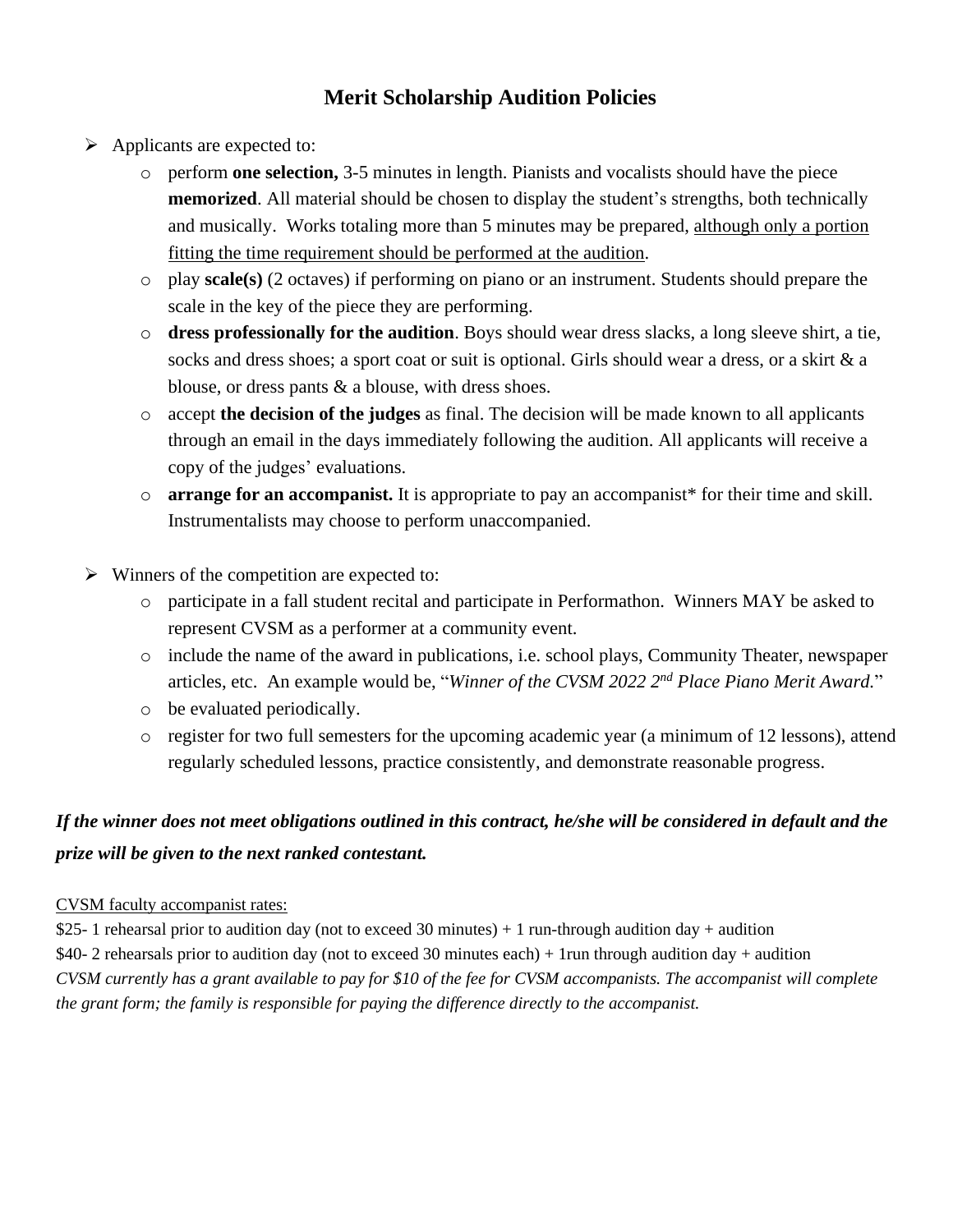### Cumberland Valley School of Music Merit Award Audition **REPERTOIRE FORM**

| This form is due in the CVSM Office by <b>March 7th</b><br>This portion to be completed by student:                                                                                                                                                              |  |  |  |  |
|------------------------------------------------------------------------------------------------------------------------------------------------------------------------------------------------------------------------------------------------------------------|--|--|--|--|
|                                                                                                                                                                                                                                                                  |  |  |  |  |
|                                                                                                                                                                                                                                                                  |  |  |  |  |
|                                                                                                                                                                                                                                                                  |  |  |  |  |
| How long have you studied with this instructor? _________________________________                                                                                                                                                                                |  |  |  |  |
| What length of lesson are you now taking? ___30 ___45 ___60 ___other                                                                                                                                                                                             |  |  |  |  |
| Do you take another private lesson at CVSM? _____ With whom? ___________________                                                                                                                                                                                 |  |  |  |  |
| The following questions may be answered on an additional piece of paper if necessary:<br>List representative repertoire and indicate those from this past year's study.<br>(No more than 6 pieces listed are necessary.)                                         |  |  |  |  |
| List extra-curricular musical activities and honors received. School, church, Community Theater,<br>district band, chorus, orchestra, etc. (Your bio will be constructed from this information should you be<br>chosen to perform in the CVSM Showcase Concert.) |  |  |  |  |
|                                                                                                                                                                                                                                                                  |  |  |  |  |
|                                                                                                                                                                                                                                                                  |  |  |  |  |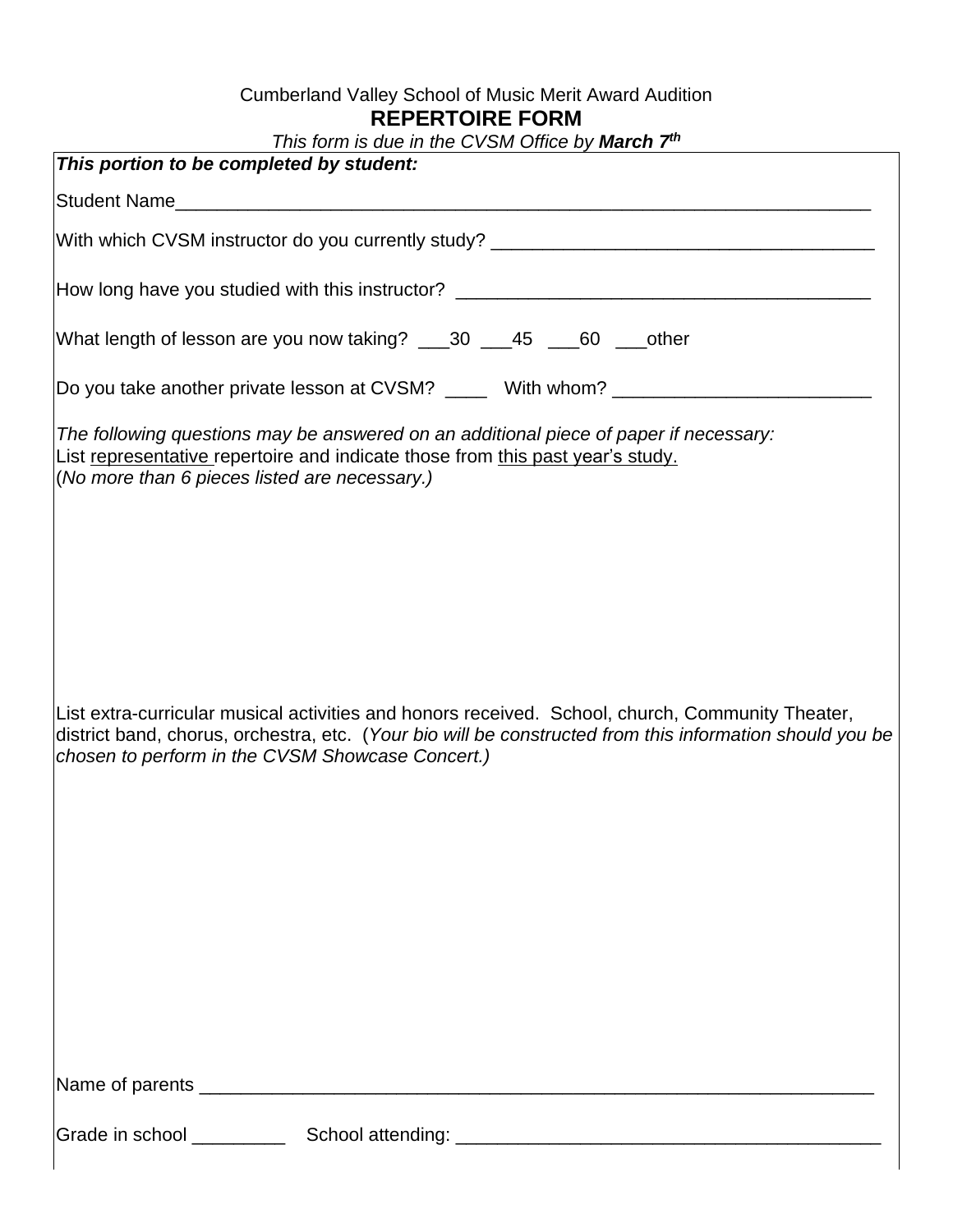| This portion to be completed by CVSM Instructor: |                                                                                                                                                                                                                                                                       |                                                                                                                           |                                                                                                            |  |  |
|--------------------------------------------------|-----------------------------------------------------------------------------------------------------------------------------------------------------------------------------------------------------------------------------------------------------------------------|---------------------------------------------------------------------------------------------------------------------------|------------------------------------------------------------------------------------------------------------|--|--|
|                                                  |                                                                                                                                                                                                                                                                       |                                                                                                                           |                                                                                                            |  |  |
|                                                  | List the piece the student will perform at the audition. Please write it in the way it should appear in<br>the program including "opus," "K," etc. Please provide copies of the music with this form. A<br>panel of musicians will determine the level of difficulty. |                                                                                                                           |                                                                                                            |  |  |
|                                                  |                                                                                                                                                                                                                                                                       |                                                                                                                           |                                                                                                            |  |  |
|                                                  |                                                                                                                                                                                                                                                                       |                                                                                                                           |                                                                                                            |  |  |
|                                                  | Number of semesters this student has studied with you? _________________________                                                                                                                                                                                      |                                                                                                                           |                                                                                                            |  |  |
| Does this student attend lessons consistently?   |                                                                                                                                                                                                                                                                       | <u> Listen von de Stadt von de Stadt von de Stadt von de Stadt von de Stadt von de Stadt von de Stadt von de Stadt vo</u> |                                                                                                            |  |  |
| Have they had any "unexcused" absences?          |                                                                                                                                                                                                                                                                       | <u> 1986 - Jan Samuel Barbara, política establecente de la propia de la propia de la propia de la propia de la p</u>      |                                                                                                            |  |  |
|                                                  | Does this student diligently work on assignments? Please check the one that applies:                                                                                                                                                                                  |                                                                                                                           |                                                                                                            |  |  |
|                                                  |                                                                                                                                                                                                                                                                       |                                                                                                                           |                                                                                                            |  |  |
| If yes, please explain.                          | Does this student readily accept and attempt to apply any directions you suggest? _______ If no, explain.                                                                                                                                                             |                                                                                                                           | Are there any situations or special circumstances which should be considered when we evaluate the student? |  |  |
|                                                  | Your signature verifies that you recommend this student as a Merit Scholarship applicant, that you<br>Instructor signature                                                                                                                                            |                                                                                                                           | understand the Merit Award Policies, and that you will prepare your student to comply with all policies.   |  |  |